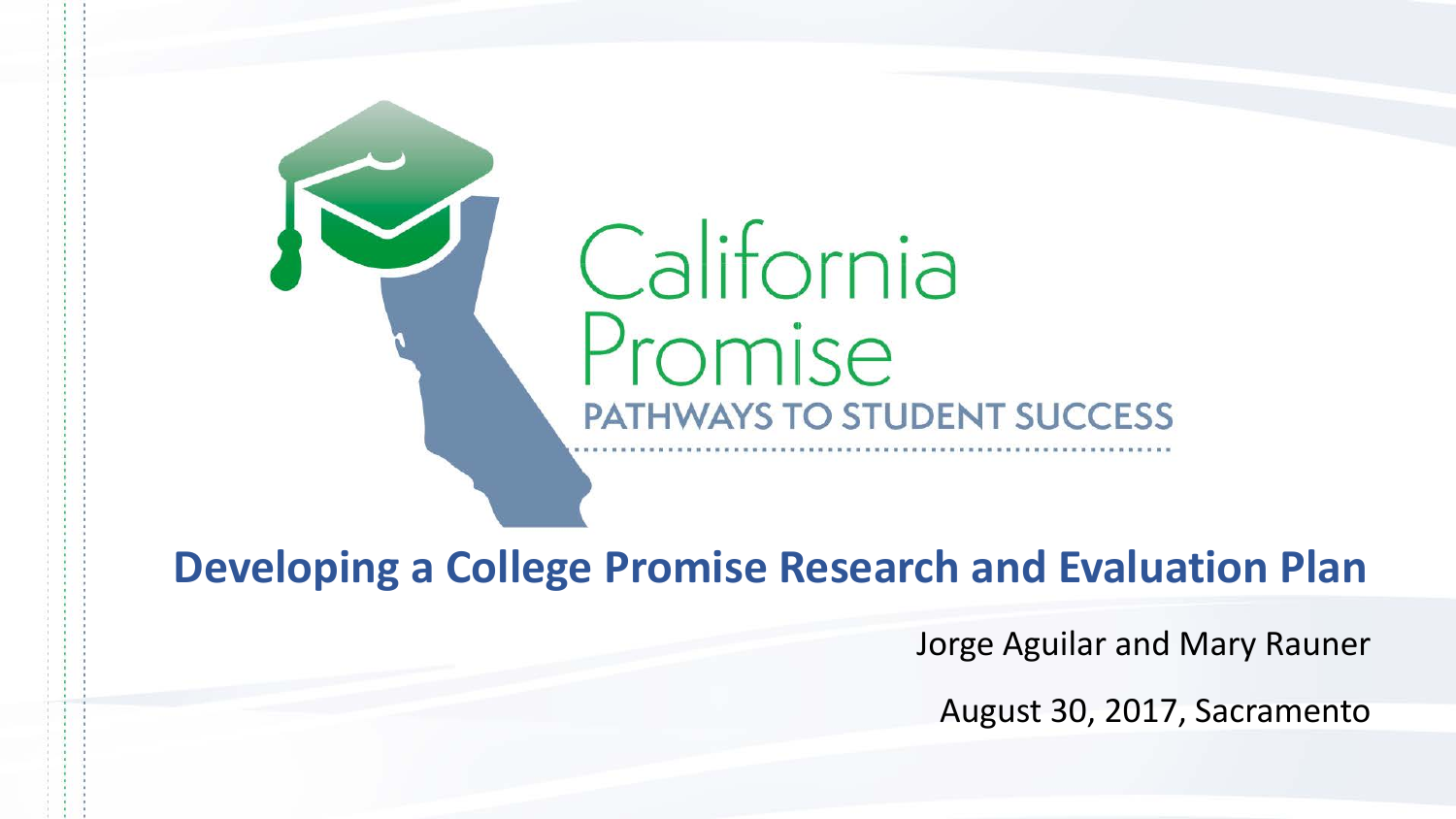## Welcome!

### **Please fill out the questionnaire on your chair.**

### *We will collect them shortly!*

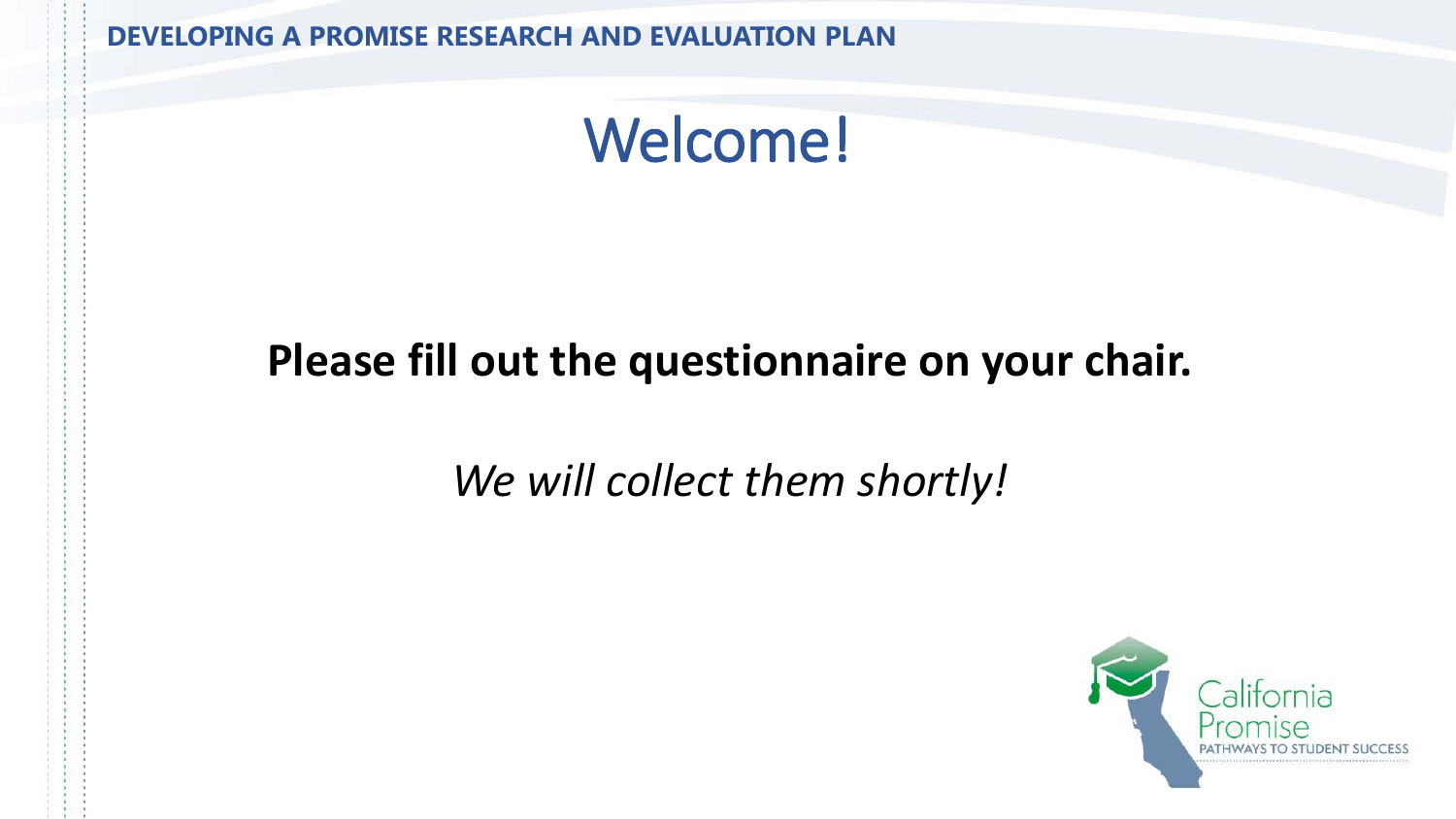# Workshop Goals

- Role of evaluation and research in your College Promise program
- Importance of cross-sector data sharing
- What data will measure your outcome goals

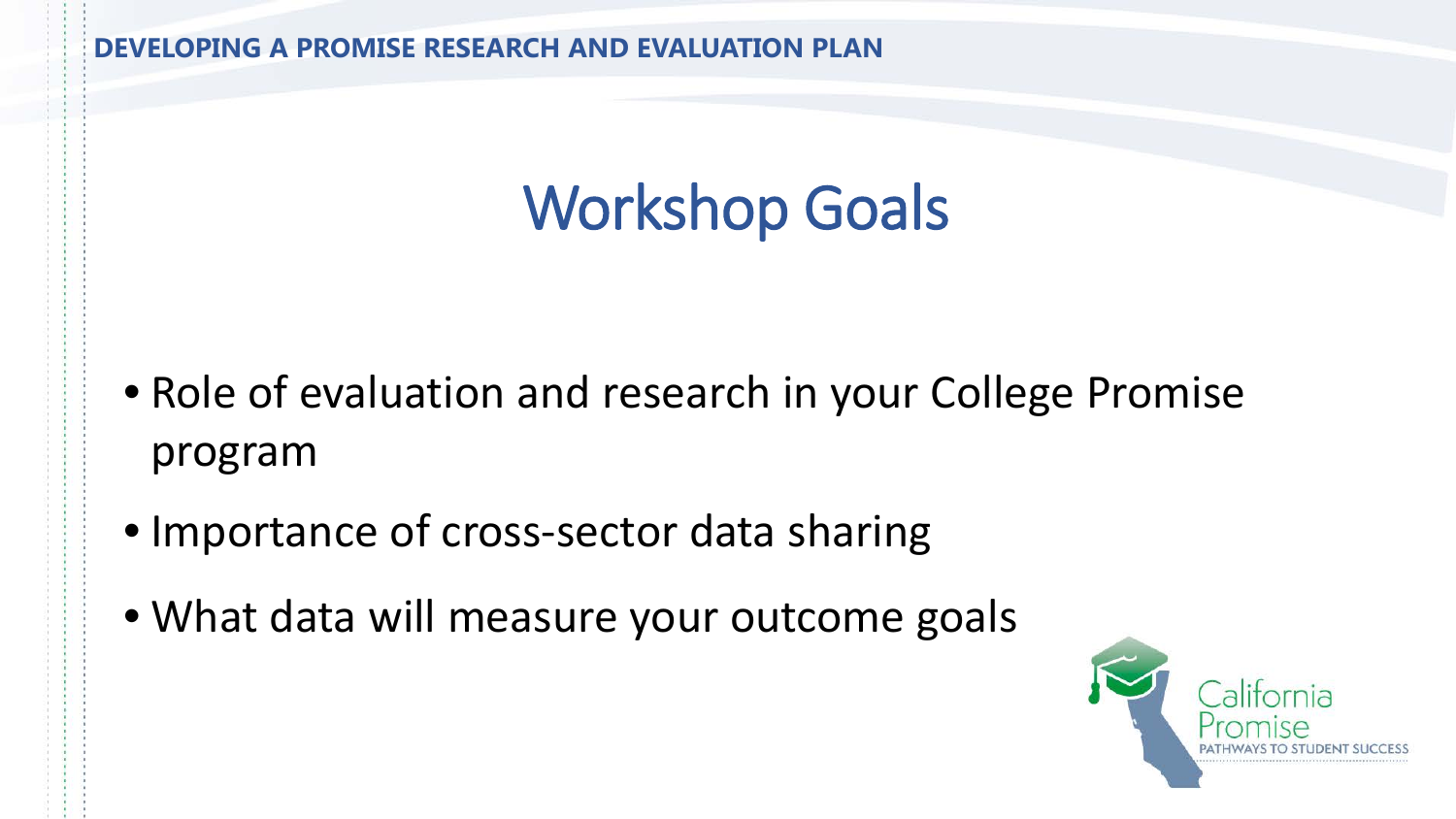## Introductions

Who do you represent?

What are your challenges with College Promise evaluation and research?

*Describe in one word* 

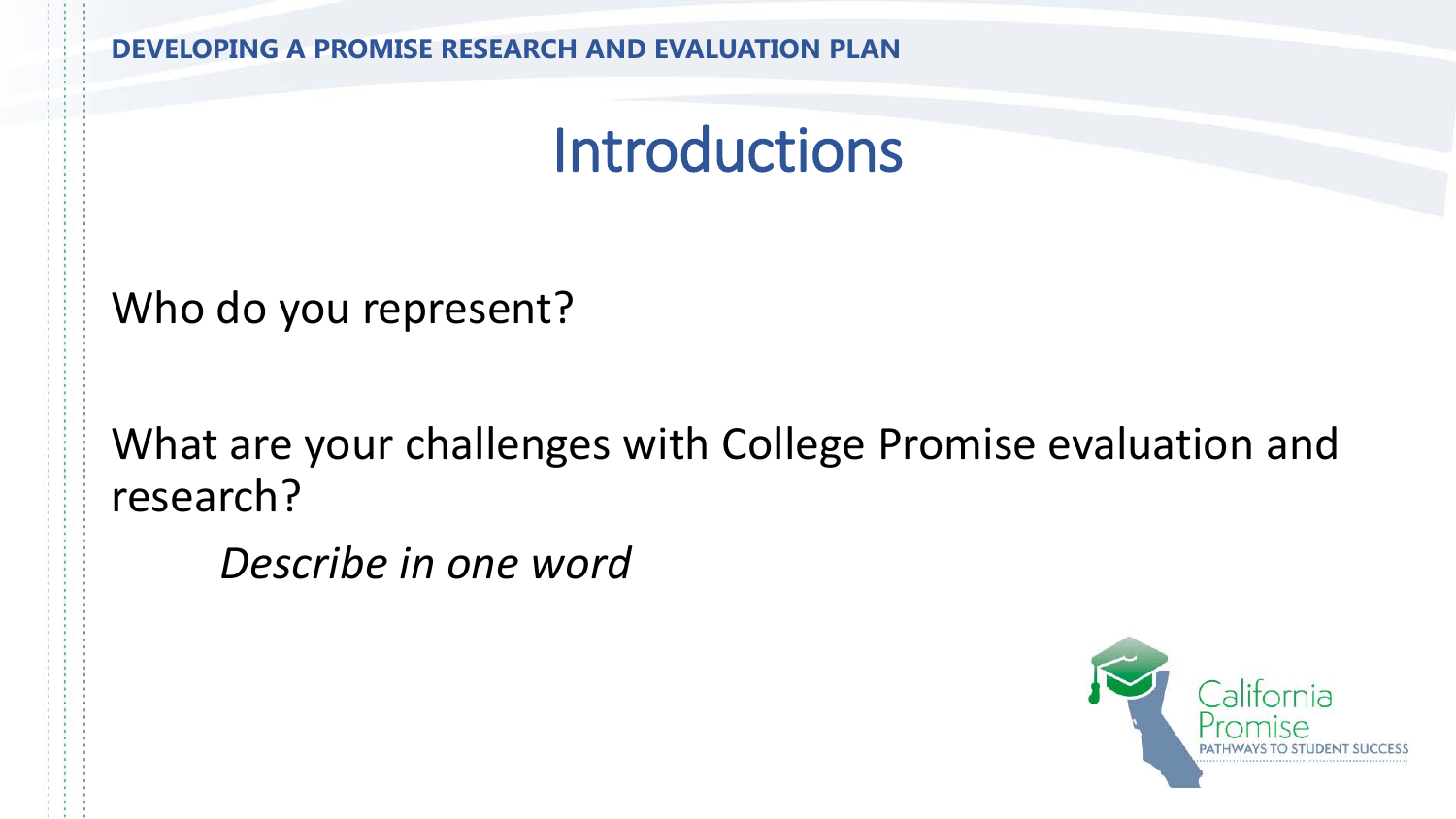## Research vs. Evaluation

### **Research**

- Basis for drawing conclusions (generalizable knowledge)
- Helps advance broad knowledge and theory to the field

### **Evaluation**

- Basis for decision-making
- Today's focus

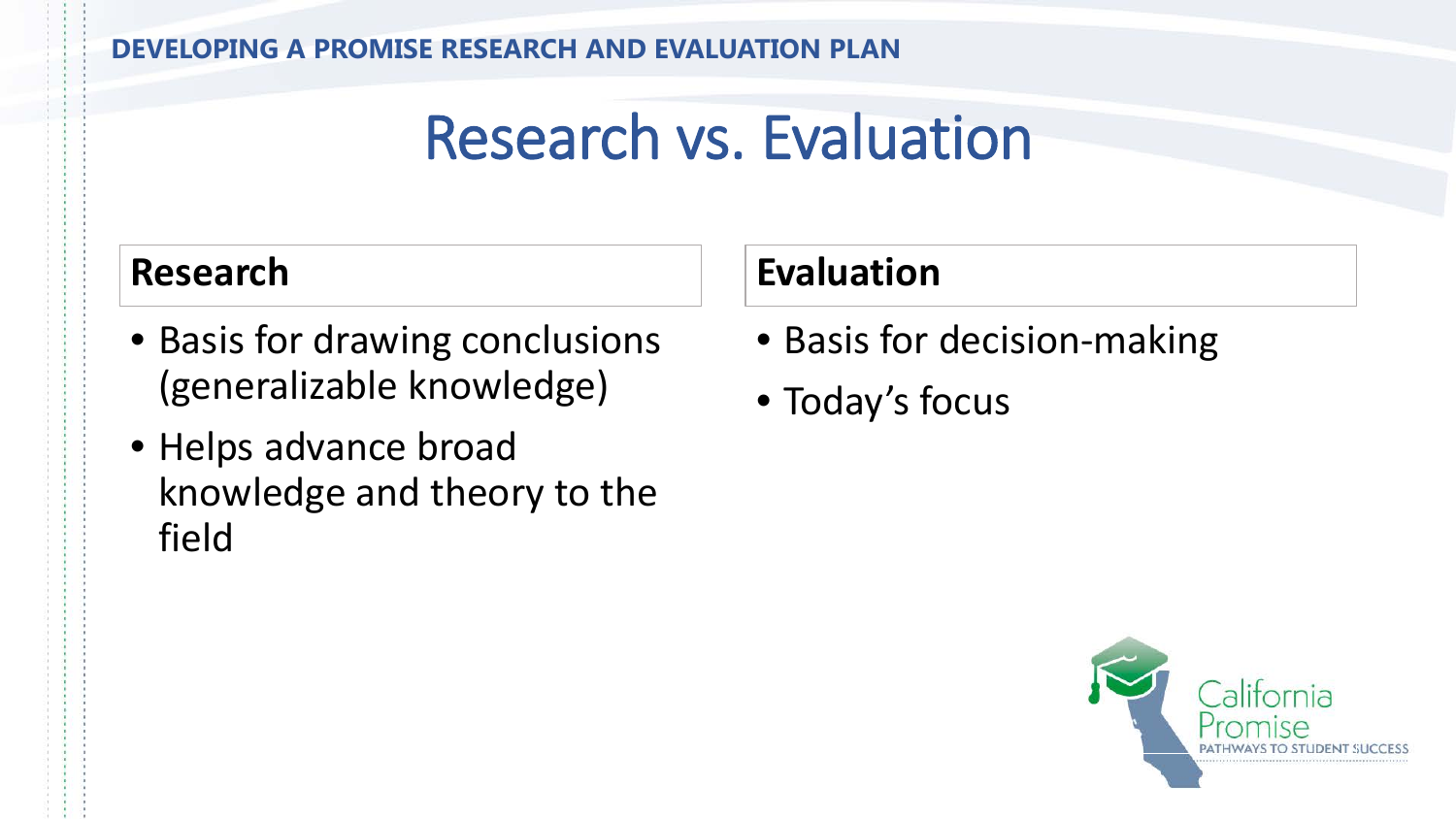# Why Evaluate a Promise Program?

- Judge merit or worth (are we achieving our goals?)
- Make adjustments or improvements to our program
- Report progress to stakeholders

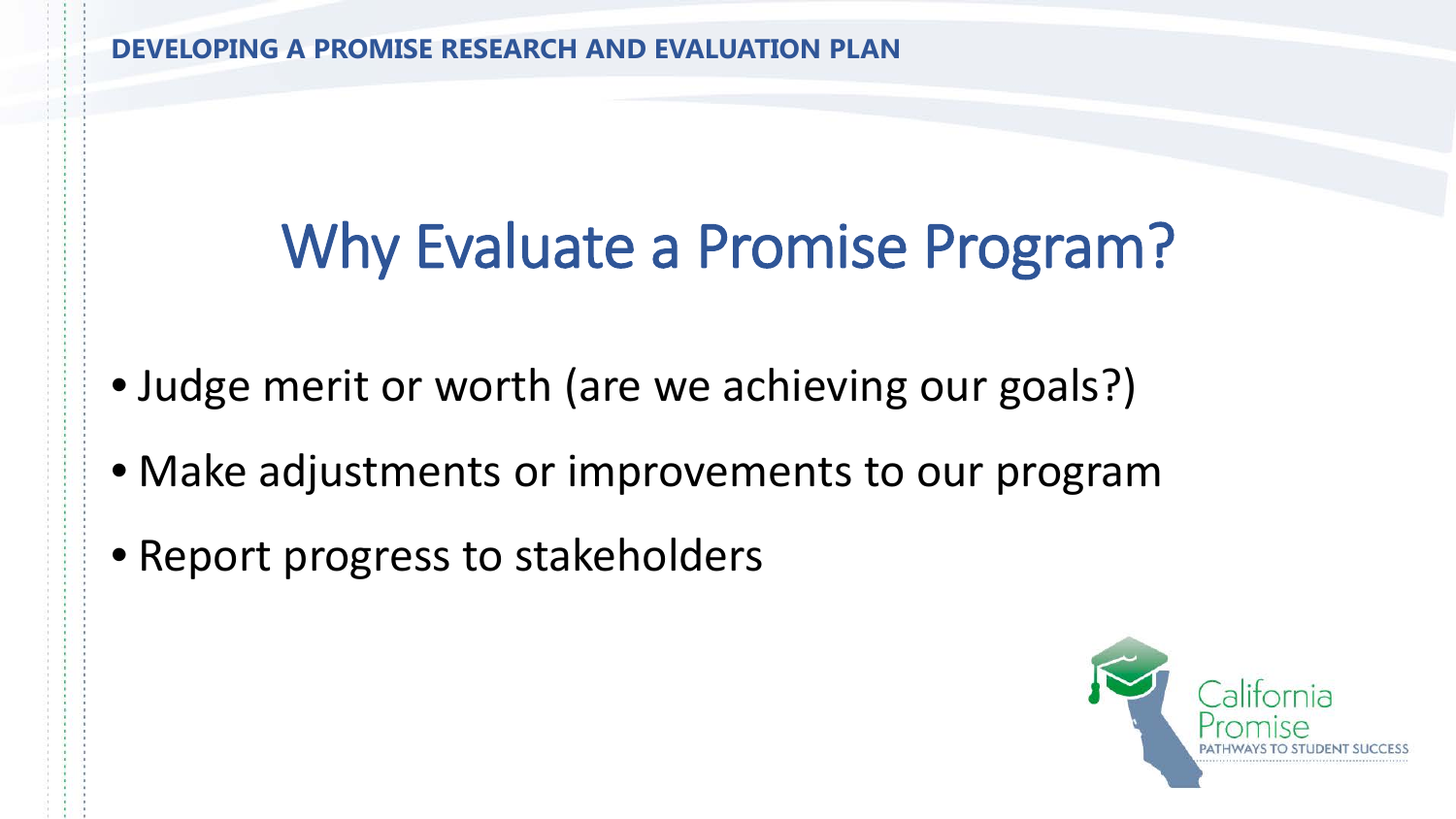# Strategies for Effective Data Sharing

### •Create a formal Data Sharing Agreement (DSA)

• Identify shared policy implications

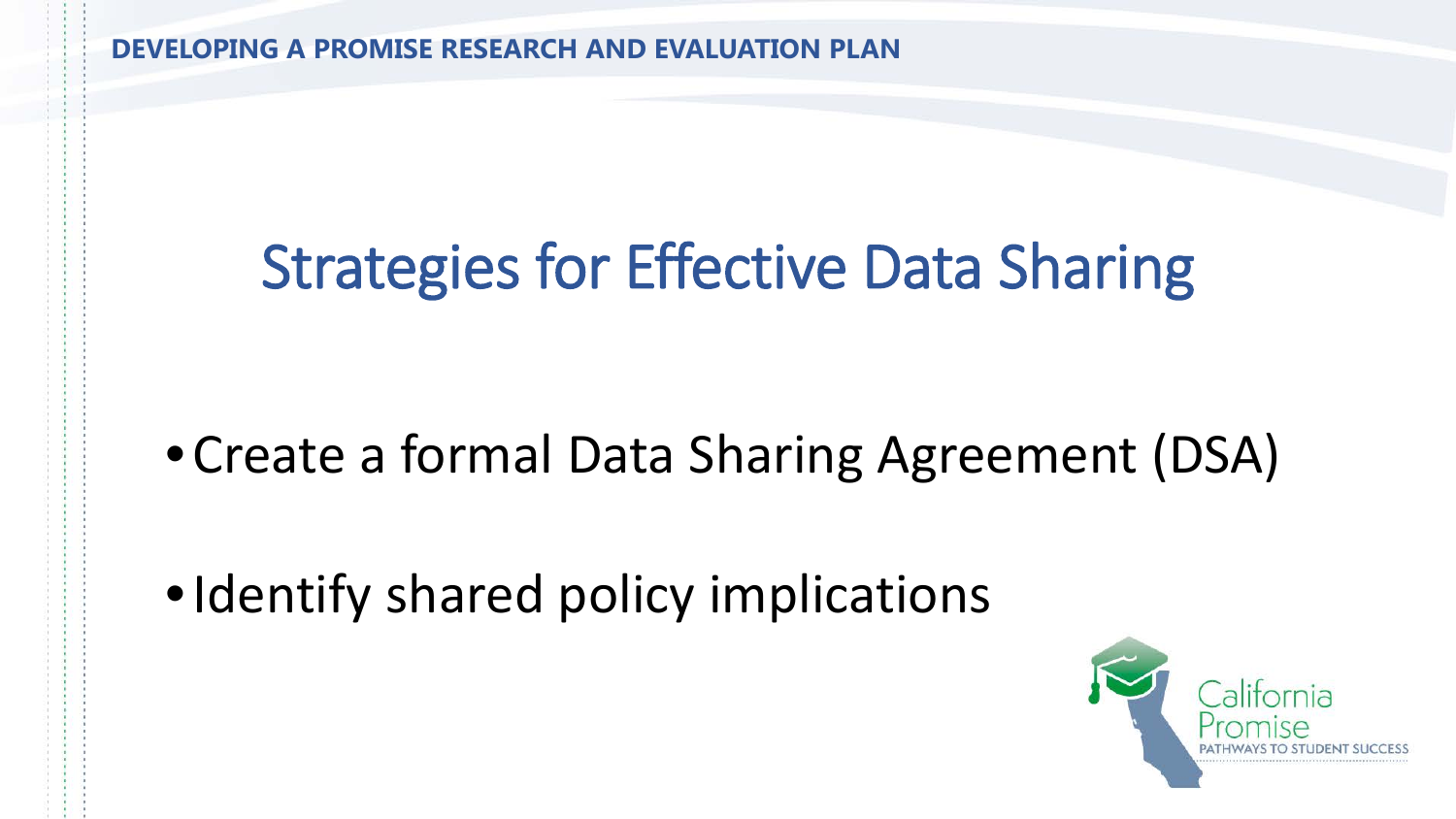## Logic Model and Theories of Change

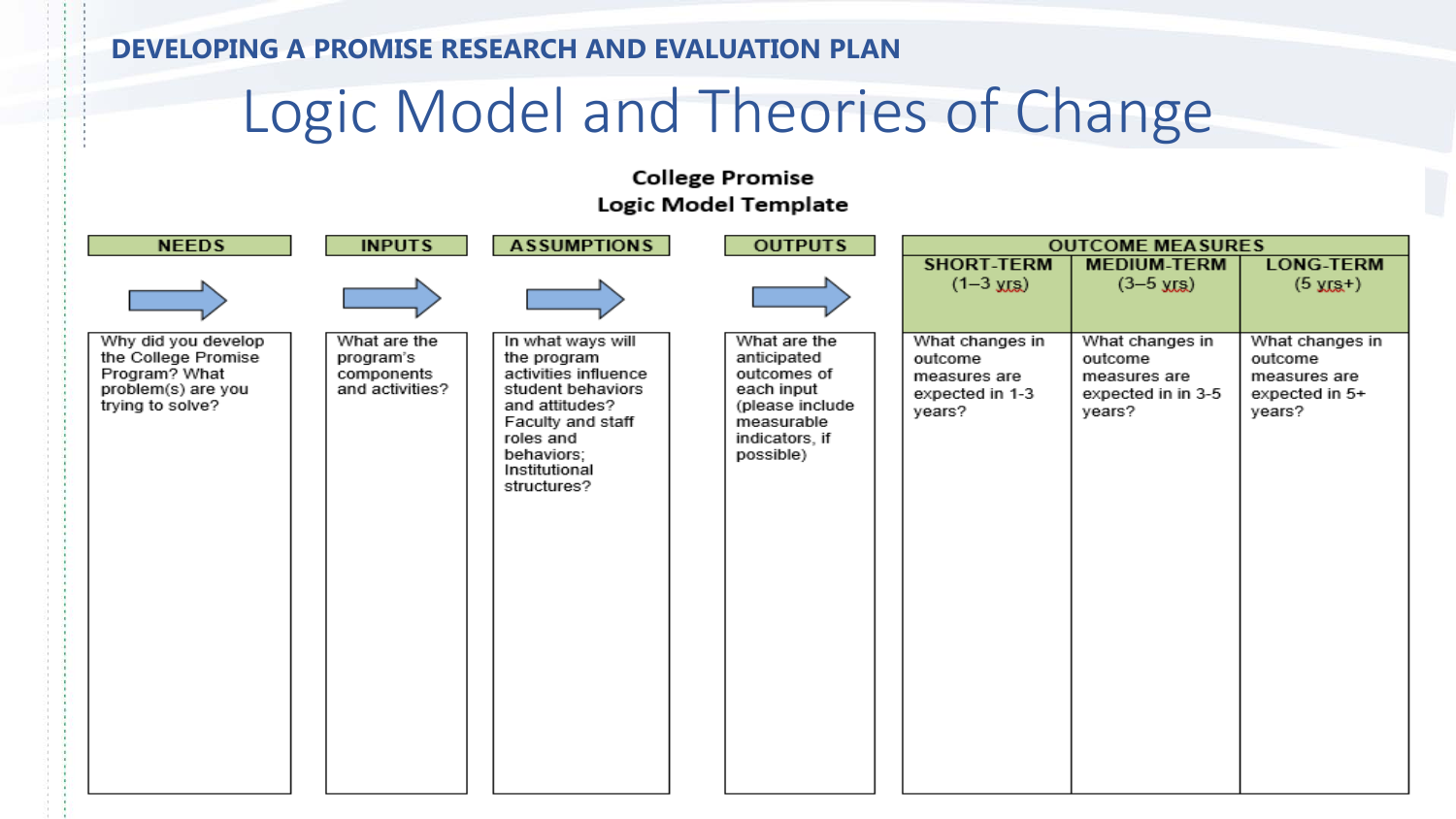# Brainstorming Program Goals

- Break down multifaceted goals
- Be specific!

Instead of: *Increase the number of students who enroll in our college*

#### Try this:

*Increase the number of students from our partner district (with high percentages of students who are underrepresented in higher education).* 

**College Promise Program Goals** Please list your program goal(s) below. Be as specific as you can about what outcome(s) you expect to see if your goals are met 1. 2.  $3.$ 4.

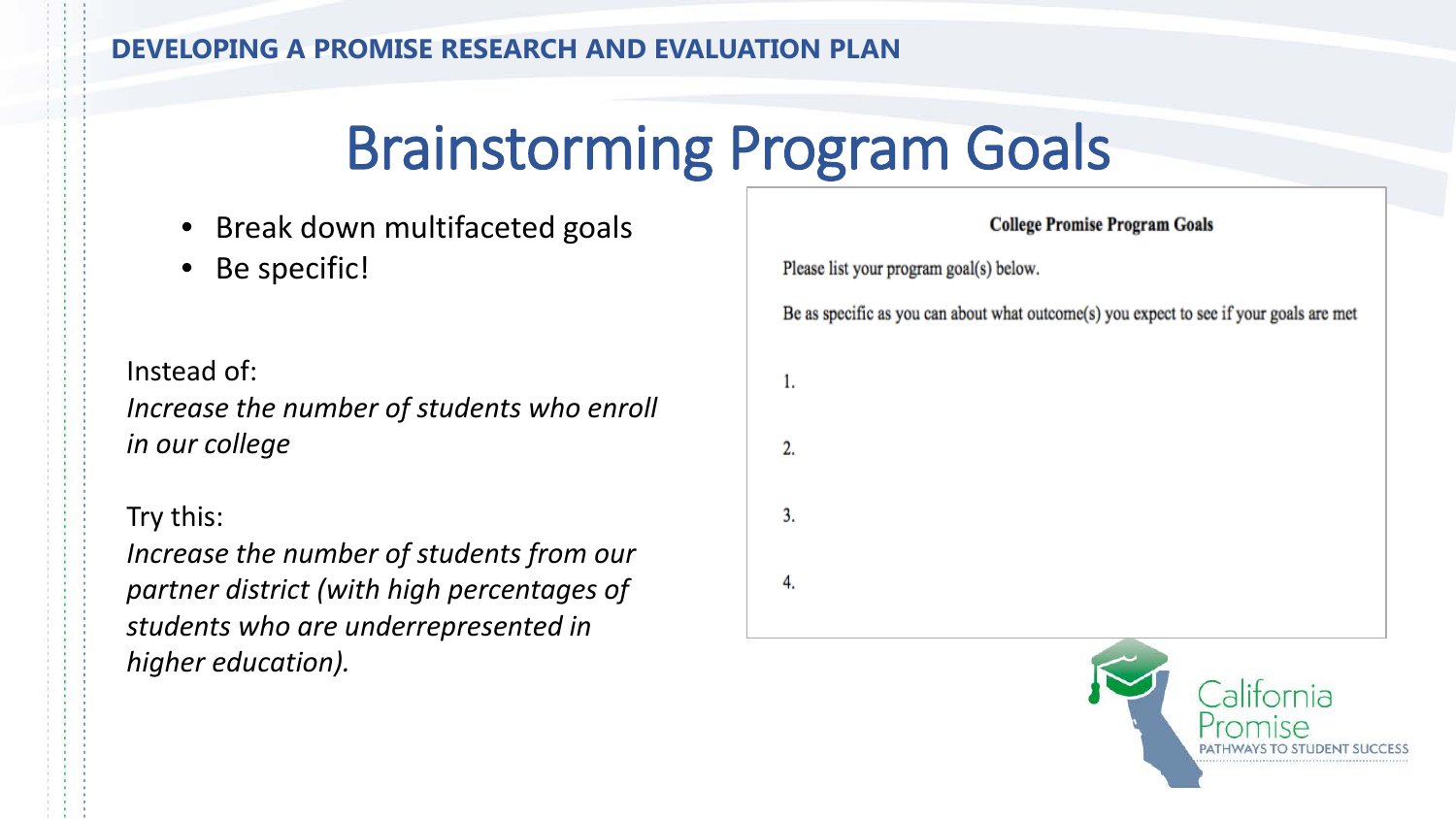# Aligning Goals and Measures

#### **Sample Aligned Goals and Measures Information from Multiple College Promise Programs**

| Program goal                                                                                                                                              | <b>Outcome</b>                                                                                                                   | Time                                     | $\text{*Short term} = 1-3 \text{ yrs}$ ; Medium-term = 3-5 yrs; Long-term = 5+ yrs<br><b>Measure</b>                 | <b>Education</b>      | Data                 | <b>DSA</b> or |
|-----------------------------------------------------------------------------------------------------------------------------------------------------------|----------------------------------------------------------------------------------------------------------------------------------|------------------------------------------|----------------------------------------------------------------------------------------------------------------------|-----------------------|----------------------|---------------|
|                                                                                                                                                           |                                                                                                                                  | Period of<br><b>Expected</b><br>Outcome* |                                                                                                                      | <b>Segment</b>        | source(s)            | MOU?          |
| Decrease dropout rates in<br>partner high schools,<br>especially students of color                                                                        | A smaller percent of<br>students (especially<br>students of color) will<br>drop out of partner high<br>schools before graduation | Short and<br>medium<br>term              | Drop-out rates, by<br>race and high<br>school                                                                        | $K-12$                | K-12 data            | Yes           |
| Decrease percentage of<br>service-area students who<br>enroll in X College who are<br>prepared for college level<br>courses directly after high<br>school | Fewer service area<br>students will take<br>developmental courses<br>during their first year                                     | Short and<br>medium<br>term              | First-year students<br>from service area<br>high schools;<br>Student assessment                                      | $K-12$<br>CC          | K-12 data<br>CC data | Yes           |
| Increase the number of<br>students from partner school<br>districts who enroll within 6<br>months of graduation                                           | A higher number of<br>graduates from partner<br>high schools will enroll<br>within 6 months of<br>graduation                     | Short- and<br>medium-<br>term            | First-year, recent<br>graduate<br>enrollment, by<br>partner district (CC<br>enrollment and K-<br>12 graduation data) | $_{\rm CC}$<br>$K-12$ | K-12 data<br>CC data | Yes           |

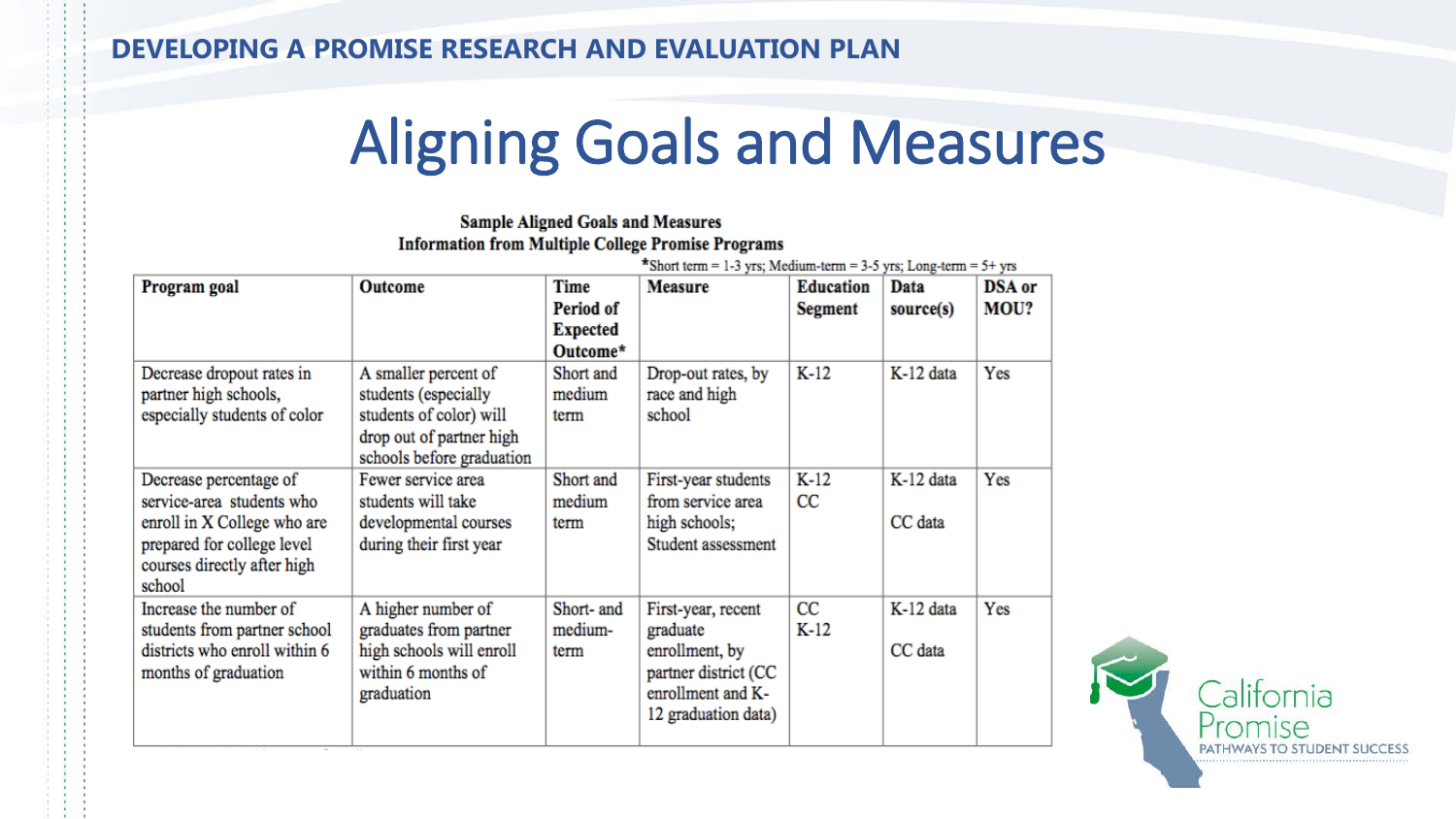# Aligning Goals and Measures: An Example

| <b>Program goal</b>                                                                                                         | <b>Outcome</b>                                                                                                              | <b>Time-period</b><br>of expected<br>outcome | <b>Indicator</b>                                                                                                                 | <b>Education</b><br>segment    | <b>Data source</b>                                             | Data sharing<br>agreement<br>needed? |
|-----------------------------------------------------------------------------------------------------------------------------|-----------------------------------------------------------------------------------------------------------------------------|----------------------------------------------|----------------------------------------------------------------------------------------------------------------------------------|--------------------------------|----------------------------------------------------------------|--------------------------------------|
| Increase the<br>number of<br>students from<br>partner school<br>districts who<br>enroll within 6<br>months of<br>graduation | A higher<br>number of<br>graduates<br>from<br>partner high<br>schools will<br>enroll<br>within 6<br>months of<br>graduation | Short- and<br>medium-<br>term                | First year<br>recent<br>graduate<br>enrollment,<br>by partner<br>district (CC<br>enrollment<br>and $K-12$<br>graduation<br>data) | Community<br>College<br>$K-12$ | Extant K-12<br>dataset; Extant<br>Community<br>College dataset | <b>Yes</b>                           |

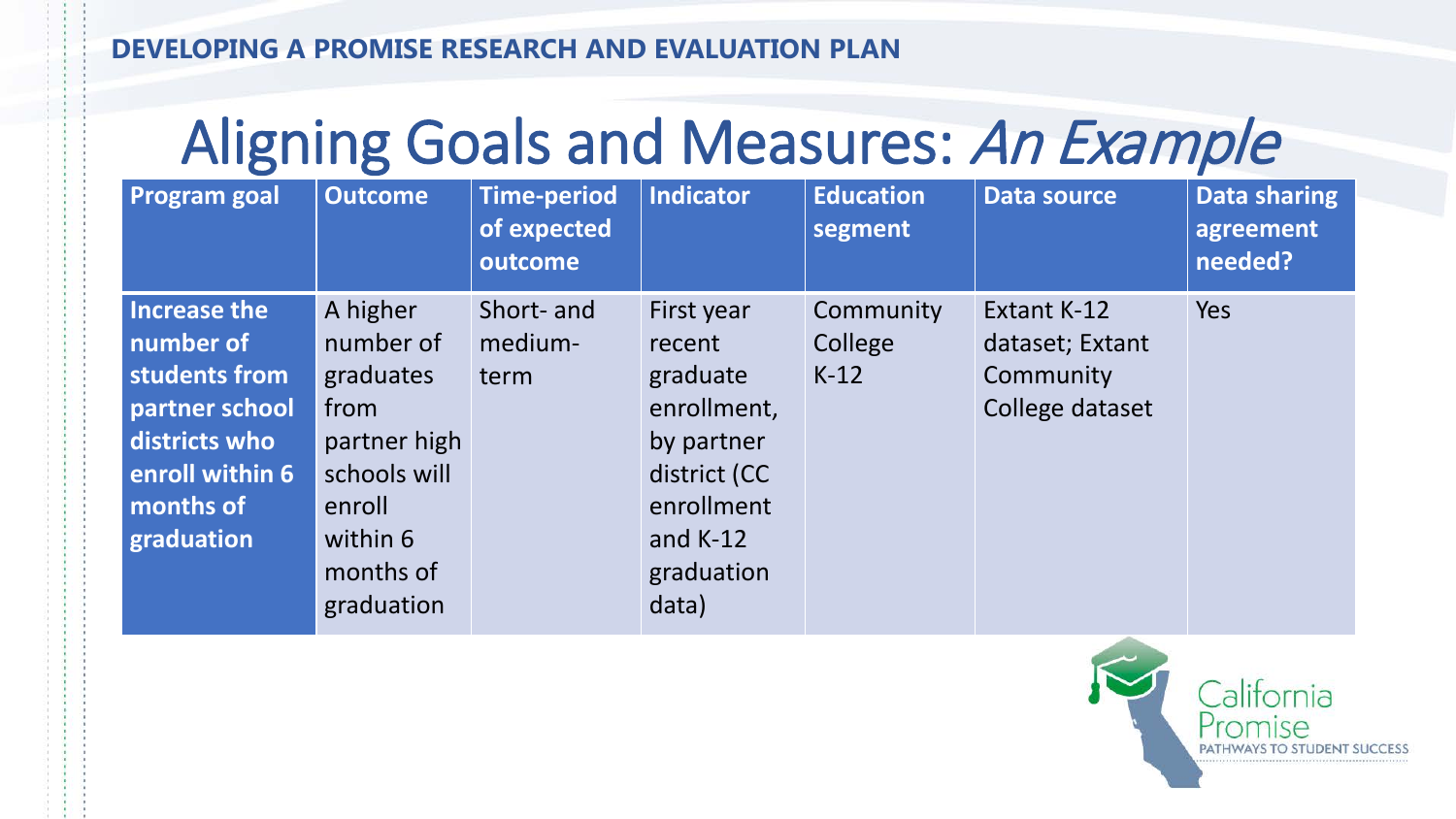## **Discussion**

- What did you learn?
- What was challenging?
- What additional tools or support could you use?

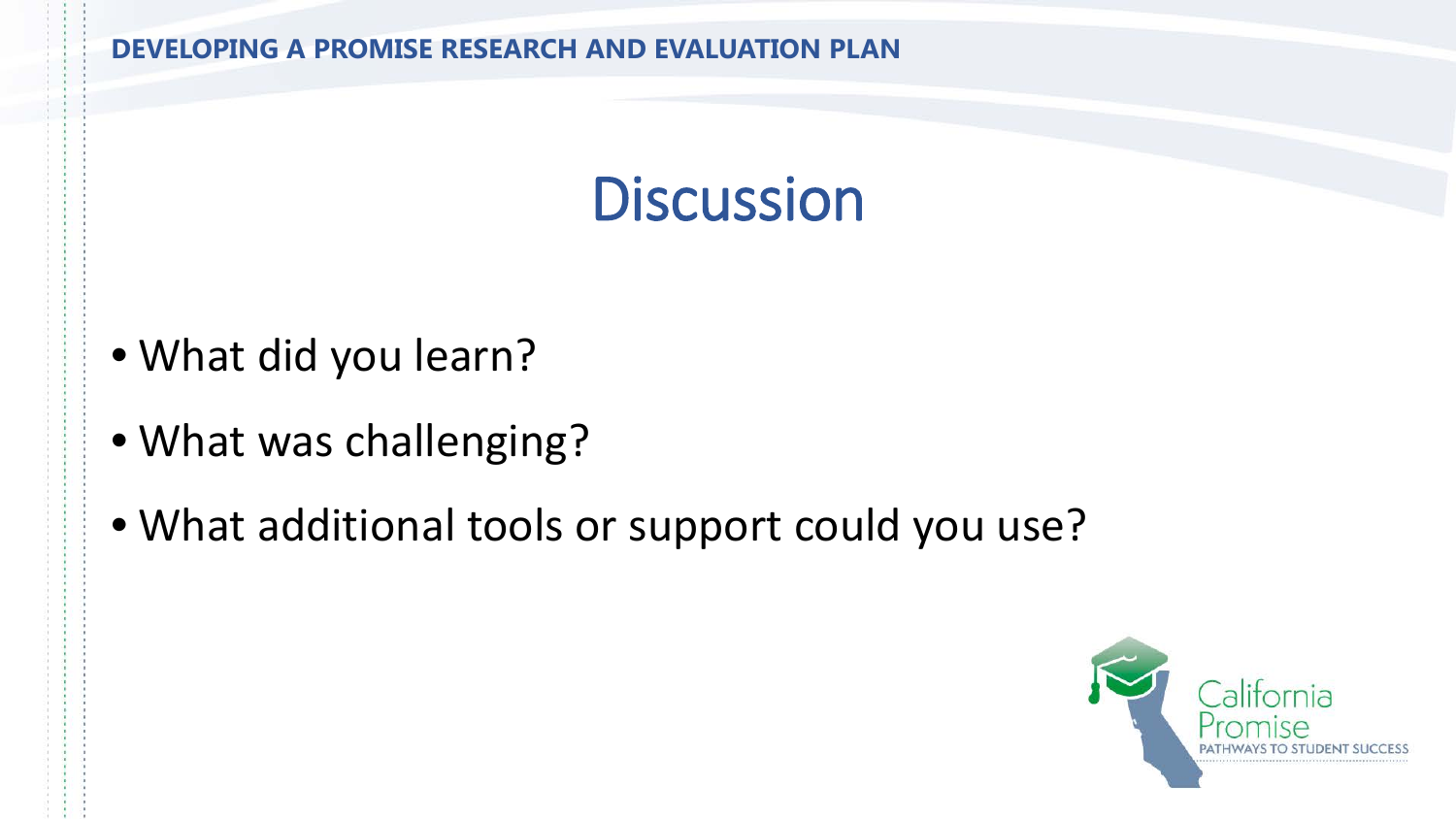# California College Promise Study

### **Research Questions:**

- To what extent does the existence of the College Promise program cocorrelate with postsecondary student outcomes (enrollment, retention, completion, transfer), especially for underrepresented student groups?
- To what extent do College Promise program elements (such as type and length of scholarship and universal vs. targeted scholarship) cocorrelate with student outcome measures?